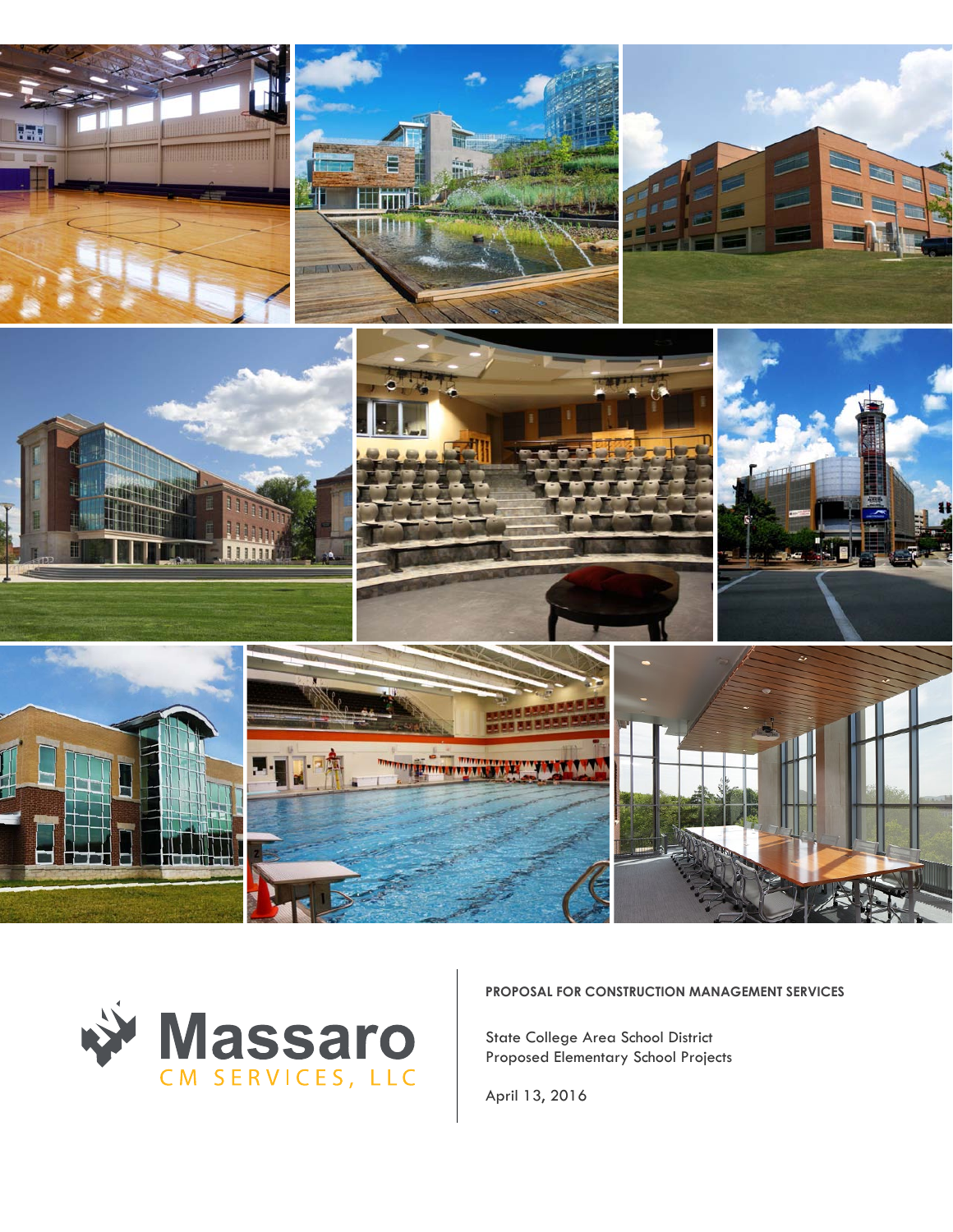April 13, 2016

Mr. Ed Poprik Director of Physical Plant - SCASD Panorama Village Building 240 Villa Crest Drive State College, PA 16801

RE: SCASD Elementary School CM RFP Response

Mr. Poprik,

Thank you for the opportunity to submit our proposed sevices for two new Elementary School Projects discussed in the past week. We have really enjoyed working with the District and rest of the project team on the State High Project over this past year and a half and hope to continue and expand on that with this new opportunity.

Enclosed is a proposal for preconstruction and construction phase services for one or potentally two elementary school projects. As we understand, the District has desires to update elementary schools with two potential projects. It is not known at this time, the full scope of those projects or the design and budget approvals. We understand the Districts initial goals are to complete the deisgn, bidding and construction of both projects concurrently by the end of 2018.

If you have any questions, or require any additional information, please do not hesitate to contact myself or Tim Jones.

Sincerely,

Kevin F. Nestor

MASSARO CM Services LLC

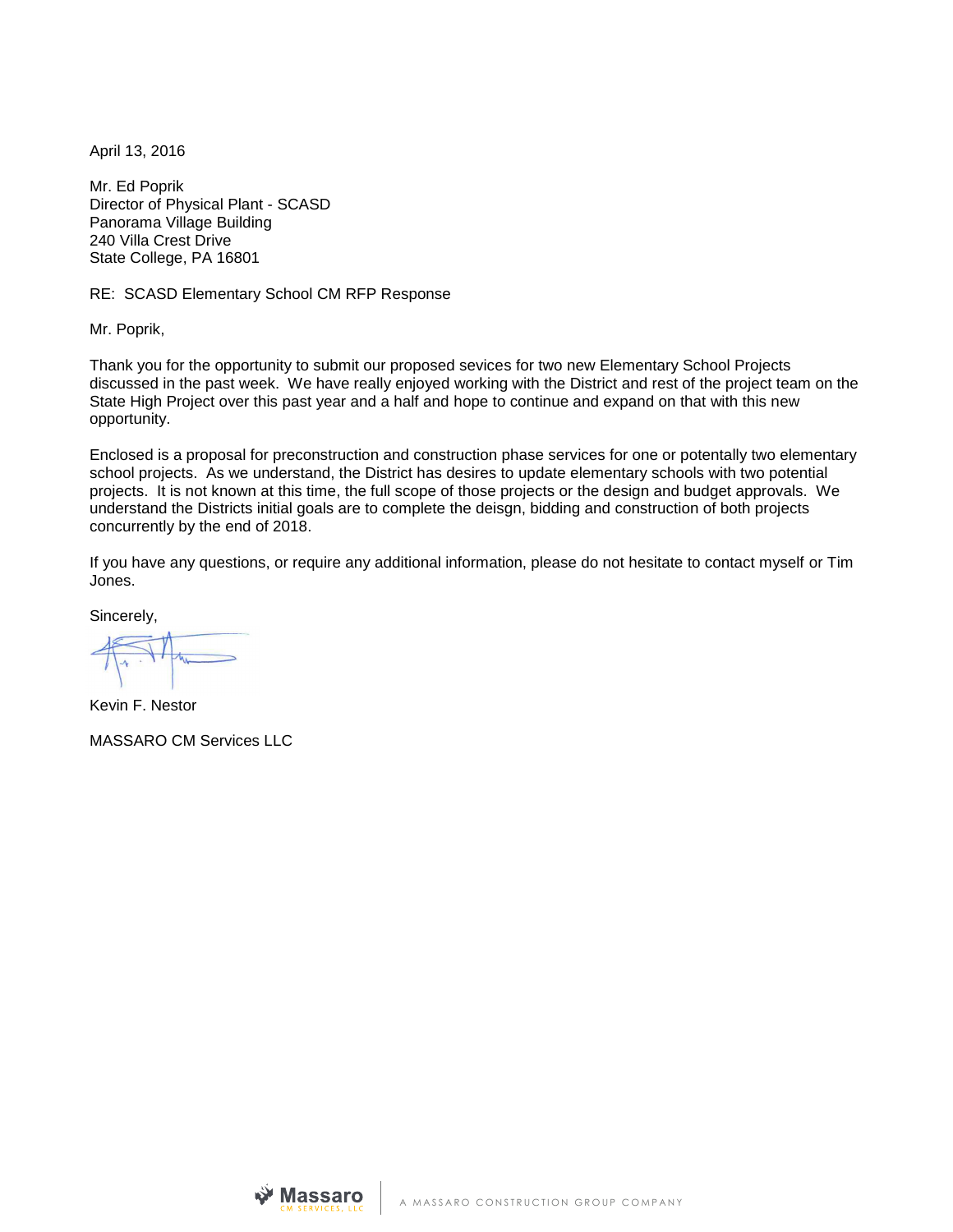### **State College Area School District**

#### **Request for Proposal for Construction Management Services**

#### **Proposed Elementary School Construction**

#### **Assumptions and Qualifications**

- 1. We understand that the school is currently designed as a renovation and addition project and is be furthered clarified in current the programming phase.
- 2. The assumed square footage is approximately 60,000 SF.
- 3. The budget for the construction phase is \$12,000,000.
- 4. The design phase will be October 2016 to August 2017.
- 5. The bidding phase will occur in September 2017.
- 6. The construction phase will be October 2017 to December 2018 15 months.
- 7. The closeout of the project will occur in the final month along with occupancy.
- 8. All project related and reimbursable costs are included with this base fee.

#### **Proposed Fee**

| Phase                     | 1st school |         | 2nd school |  |
|---------------------------|------------|---------|------------|--|
| Preconstruction / Bidding |            | 45,800  | 33,800     |  |
| Construction / Closeout   |            | 426,200 | 426,200    |  |
| Total                     |            | 472,000 | 460,000    |  |

As requested, we have provided pricing on each elementary school separately. Should the district decide to construct two buildings simultaneously with similar designs, square foot areas and construction costs there would be some economies realized in combining our services for two buildings in the preconstruction phase of the project.

Our base fee does not include the costs of a colocation field office. We strongly recommend using this type of site office set-up. We also recommend that this cost be covered under the competitive bids for the general trades as an inclusion in the bidding specifications. If desired we can provide those facilities through our contract but would recommend allowing us to learn more about the project and review the potential of locating the contractors in an unused portion of the existing building as a cost saving measure.

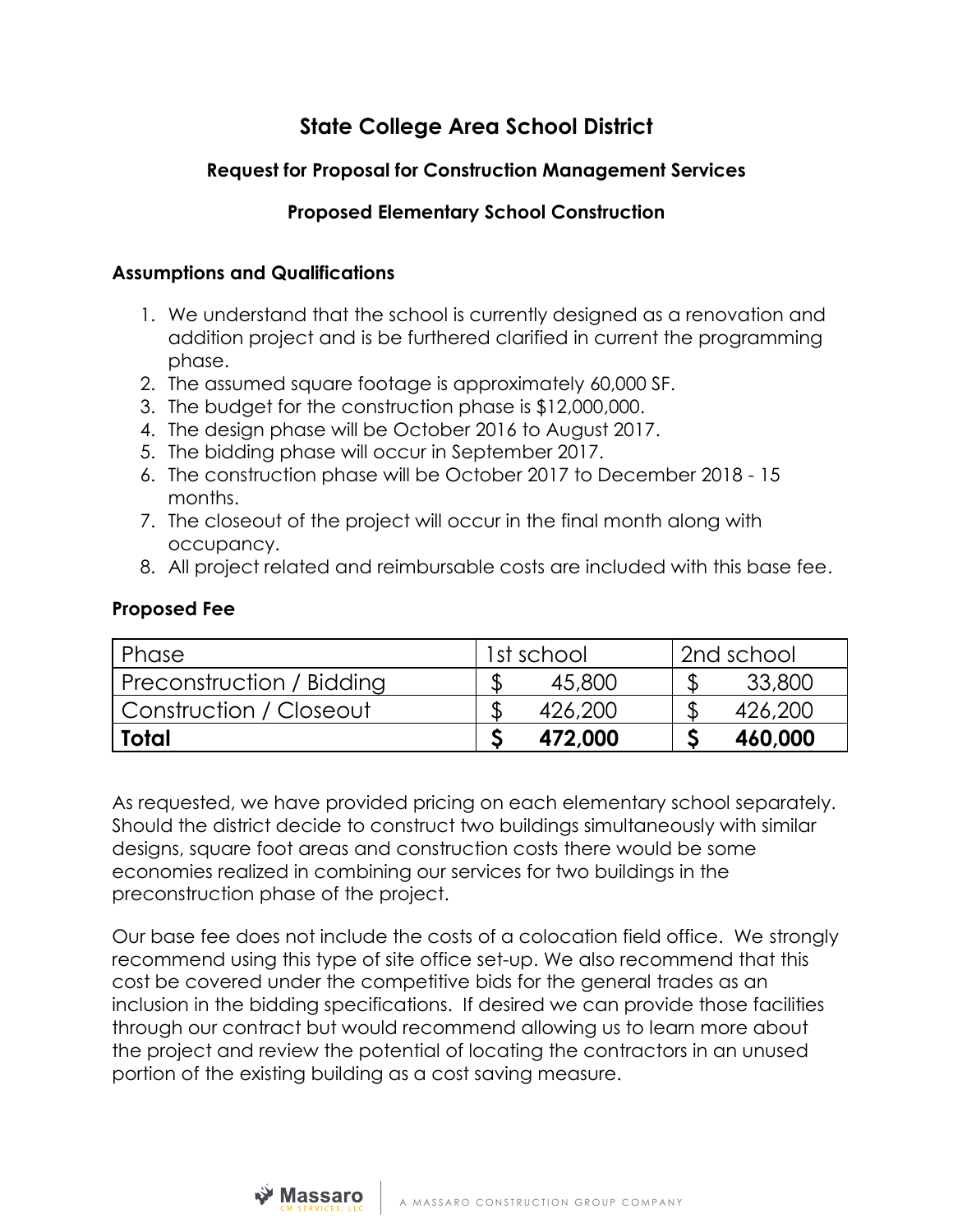#### **Scope of Services Included**

#### **Preconstruction Phase**

- 1. Evaluate project site and existing conditions
- 2. Develop the working preconstruction, bid and construction schedule
- 3. Develop and monitor the project budget through the design development
- 4. Maintain a project risk log during the preconstruction phase.
- 5. Develop estimates at the conclusion of the 30%, 60% and 90% document phases.
- 6. Reconcile estimates with Design Team as required.
- 7. Perform a detailed constructability review coordinated with the design professional during the 90% phase documents.
- 8. Attend all design coordination meetings
- 9. Attend all public and board meetings at the request of the Facilities Director.

#### **Bidding Phase**

- 1. Develop bid schedule
- 2. Develop and maintain active bidders list
- 3. Develop front end documents in concert with design team
- 4. Assist Design Team in developing bidding alternate scopes
- 5. Set-up and manage online plan room for bid document distribution
- 6. Lead and coordinate the public pre-bid conference
- 7. Coordinate RFI and addendum processing with design team
- 8. Attend bid day at SCASD
- 9. Review bids and conduct bid variance evaluation

#### **Construction Phase**

- 1. Maintain onsite staff for each school building: full time site manager, a project manager at approximately 40% time and a project engineer approximately 40% time.
- 2. Maintain off site staff as needed to for support of MEP coordination, estimating and administrative duties.
- 3. Review and processing of all project submittals and RFI's.
- 4. Project safety coordination school principals, faculty, staff and contractors. Weekly meetings with building administrative staff will be conducted to maintain coordination and classroom function in renovation areas.
- 5. Review general contractor's CPM schedule and provide monthly comment and coordination for SCASD.
- 6. Monitor and report on construction progress to the SCASD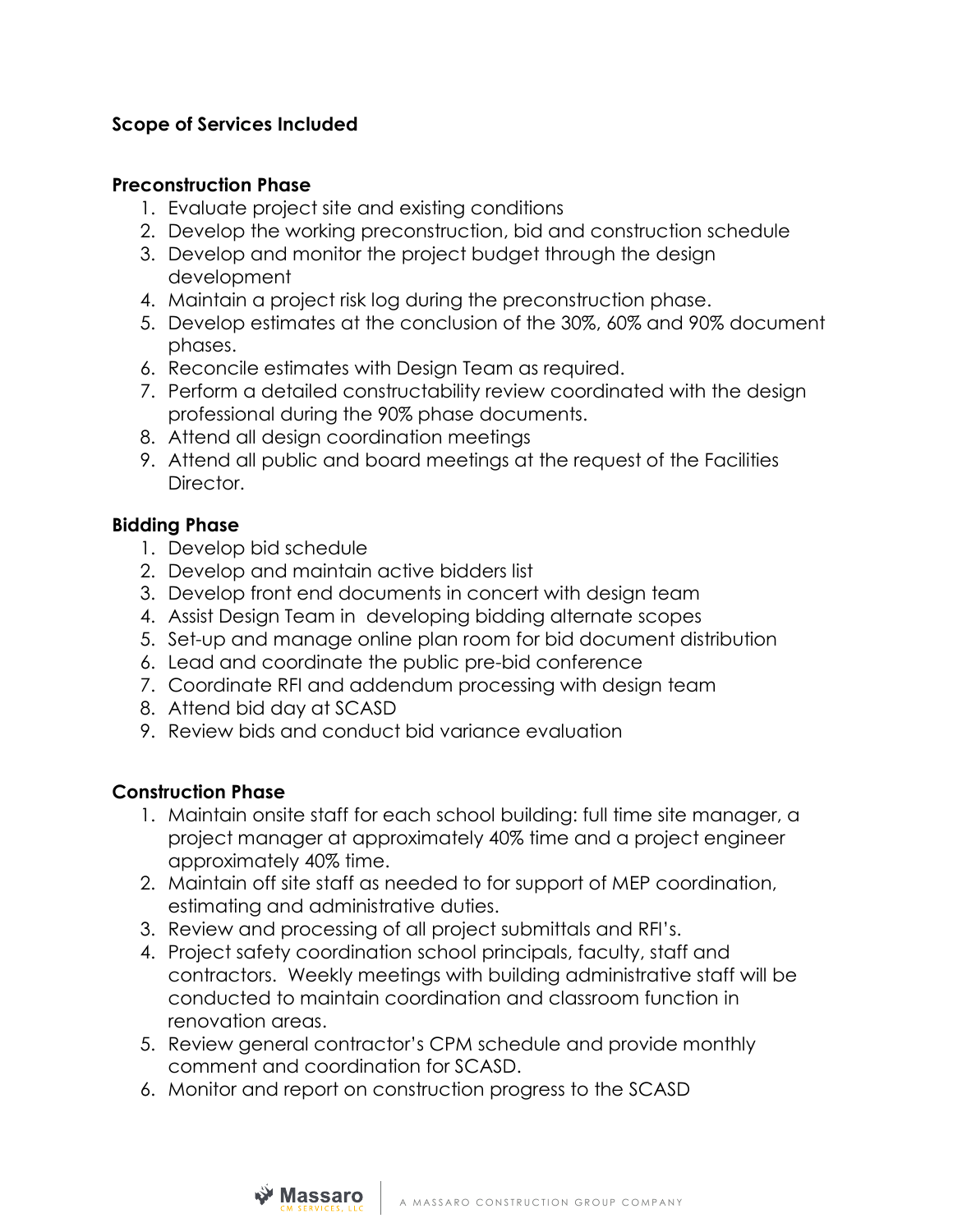- 7. Control and monitor construction quality for conformance with project specifications, including management of pre-installation meetings with Design Team and prime contractors
- 8. Review and process contractor progress payments.
- 9. Conduct and document project meetings and contractor coordination meetings.
- 10.Maintain a daily field report documenting construction activity.
- 11.Coordinate inspections, testing agency special inspection, and commissioning activity.
- 12.Assist design team in monitoring construction phase LEED progress.
- 13.Maintain photographic documentation of project
- 14.Review all submitted change orders for validity, proposed values and possible alternatives.
- 15.Maintain a project budget exposure (risk) log to assist District in budget control.
- 16.Provide monthly project update to SCASD School Board.
- 17.Monitor and implement site safety logistics plan.
- 18.Provide and utilize Procore project management software on the project with unlimited access for all team members.

#### **Close-out Phase**

- 1. Develop the close-out schedule for record document submissions, testing and commissioning in accordance with the contract documents.
- 2. Conduct close-out coordination review meetings with SCASD, design Professionals, Commissioning Agent and contractors.
- 3. Coordinate equipment start-ups and tests with contractors.
- 4. Coordinate final testing and occupancy approvals with SCASD, contractor and Centre Region Code Authority.
- 5. Review and coordinate contractor punchlist work.
- 6. Collect final documentation for operation and maintenance manuals and Warranties, organize and turnover to Owner.
- 7. Confirm Owner training is completed in compliance with the contract documents and that the correct people from the District are present.
- 8. Review and confirm contractor final payment applications to SCASD.
- 9. Oversee contractor demobilization and site restoration.

#### **Construction Phase Staffing**

The Massaro CM Services construction phase staffing will be comprised of the following individuals working as a collaborative team with SCASD and the Design Team:

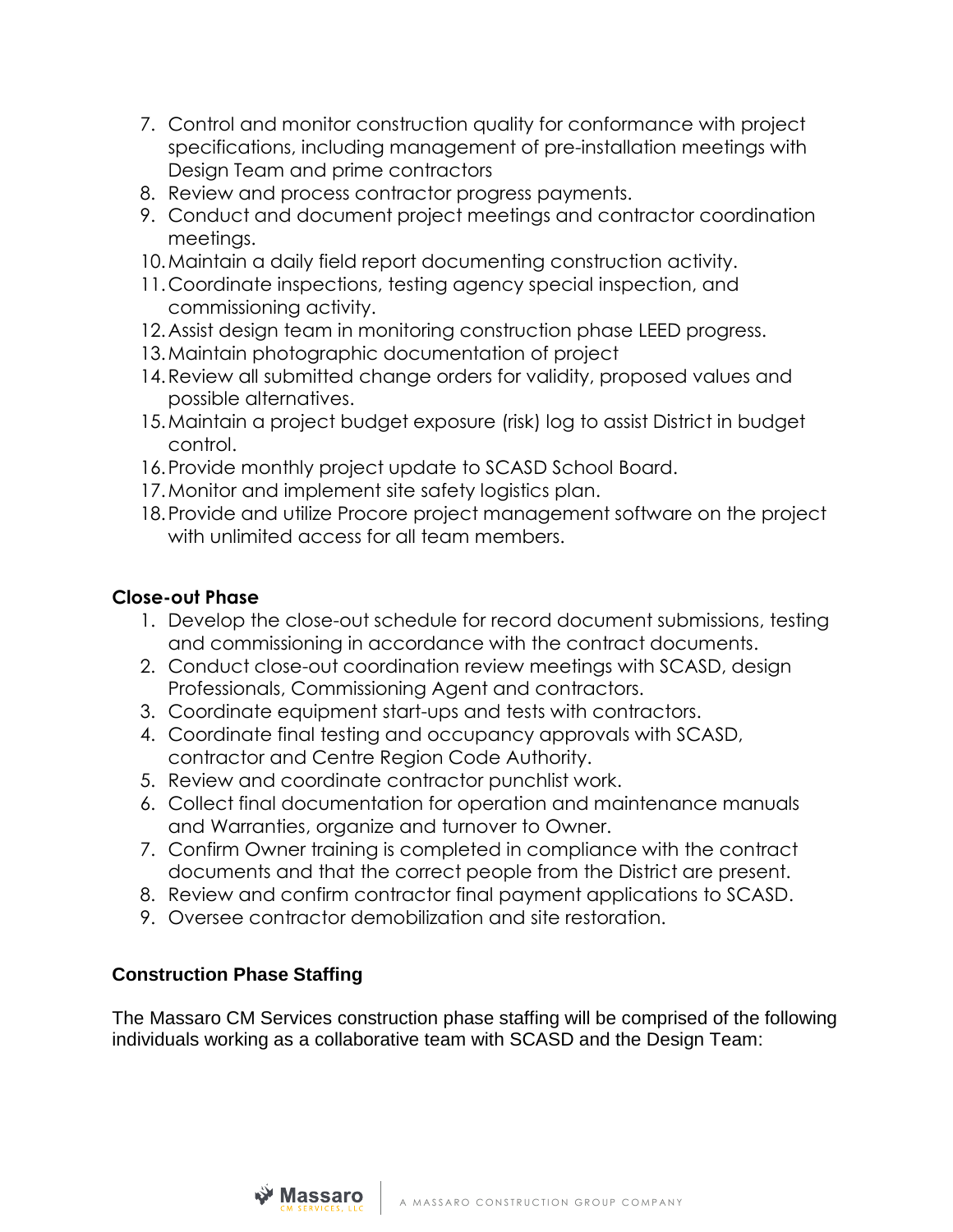

## **Kevin Nestor** Project Manager

Part time Project Manager on both elementary school projects. Kevin leads our Central PA office and would be able to focus his attention on these two projects. Drawing on 34+ years industry experience he has the ability to manage multiple projects developing high functioning teams around him. If both projects were running concurrently he would average 2 days of effort on each project for the duration of the construction phase.

- Kevin was part of the Massaro team on the successful preconstruction work at the State High school project. He continues to assist the State High construction team weekly while performing ongoing project manager duties at Penn State's Materials Research Labs.
- Kevin has a BS in Civil Engineering and holds certifications for P-6 project scheduling, NECEPT asphalt paving , OSHA 30 safety training
- He is our lead project manager for training on Pull Planning, co-location for the prime contractors and constructability reviews during the design development phase.
- Kevin has a residence in Bellefonte PA



# **Sydney Sterling** Project Engineer

Project Engineer for both elementary school projects. Sydney is a State College area resident and has been working with Massaro as a project engineer for close to 2 years. She would also be splitting time on both projects and average 2 days of effort per week for the duration of the construction phase.

- Sydney holds a Bachelor's degree in Architectural- Engineering with a specialty in Construction Management from Penn State University.
- She is an experienced P-6 scheduling engineer
- Sydney holds current certifications in OSHA 30 Hour, CPR and First Aid
- She has experience in the design development and bidding phase with front end specification development, take-offs and estimating, constructability review for the architectural design and bid communication management of RFI's and addendum processing
- During the construction phase Sydney is the lead manager for all project submittal coordination with the contractors/ design professional, meeting coordinator, meeting minute records, photo reports, risk log management and prime contractor payment applications.
- Sydney is currently assigned as the project engineer at Penn State's Materials Research Labs and assists the State High team with submittal processing and estimating take-offs

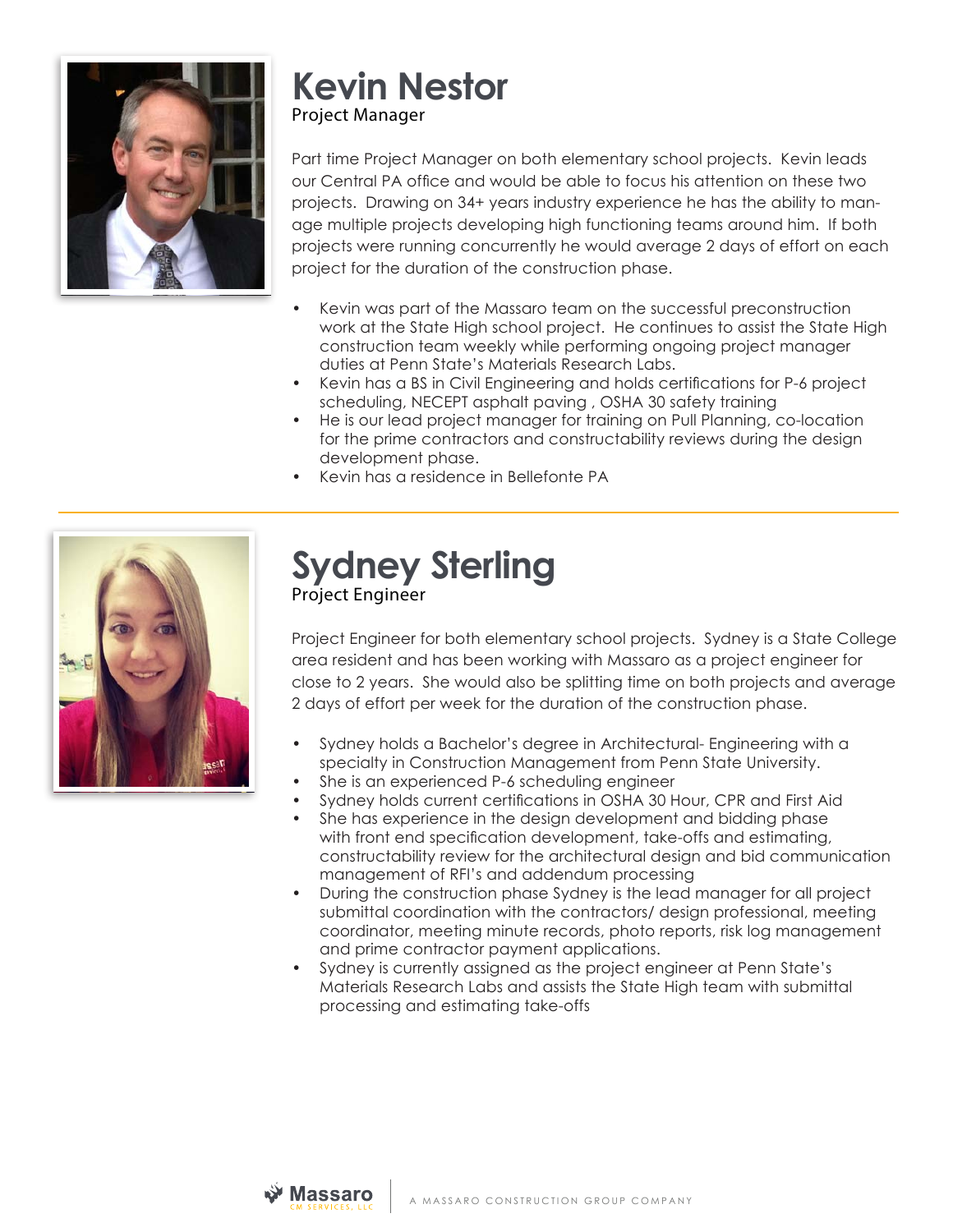

## **Ryan Terrizzi** Site Manager

Full Time Site Manager (for the 1st Elementary School Project). Ryan, is also a State College resident. He was promoted to site manager by Massaro in 2015. His 20 year plus military leadership background (First Sergeant 420th Combat Engineers) and prior experience with Glenn O. Hawbaker as a lead construction site manager enables him to manage all aspects of the daily project safety and work production. Ryan would be full time on site every day during the construction phase of the project.

- Ryan attended Penn State University and majored in Geoscience and Hydrology
- Ryan has experience in large and small scale site and building development projects.
- He has served as a site concrete and site utility installation foreman.
- He has experience in site preconstruction and was the lead site reviewer and contractor scope developer for the State High school constructability excavation and utility bids
- Ryan is currently the lead site manager at the Penn State Materials Research Labs and assists the State High team with ongoing site/civil work coordination.
- Ryan is a lead site manager coordinating the prime contractors work for site safety, field office colocation, quality assurance and weekly schedule Pull Planning.
- He hold certifications for OSHA 30 safety, CPR/first aid and NECEPT asphalt paving quality assurance.



## **Brent Michaels** Site Manager

Full Time Site Manager (for the 2nd Elementary School Project). Brent is a skilled tradesman and began his career in 2003 passing through the carpenters union apprentice program. He is a member of the Carpenter Local 950 Mountain Conference. He has served has a journeyman carpenter for site layout, structural foundations framing, roofing and finish work until he was promoted to a site manager by Massaro in 2014.

- Brent uses his hands on field experience to work closely with the prime contractors in a very collaborative manner.
- He has worked as the lead carpenter/site manager on the PSU Henderson North project, the PSU Material Research Labs, First National Bank, and the Forestry Research Building.
- Brent is trained on leading the prime contractors on daily site safety reviews, Pull Planning schedule reviews and quality assurance.
- He hold his carpentry degree from the Clearfield County Technology Center, is certified in OSHA 30, CPR/First Aid, fall protection and confined space safety.
- Brent is currently assigned to the State High school project as the assistant site manager.

## **≫ Massaro**